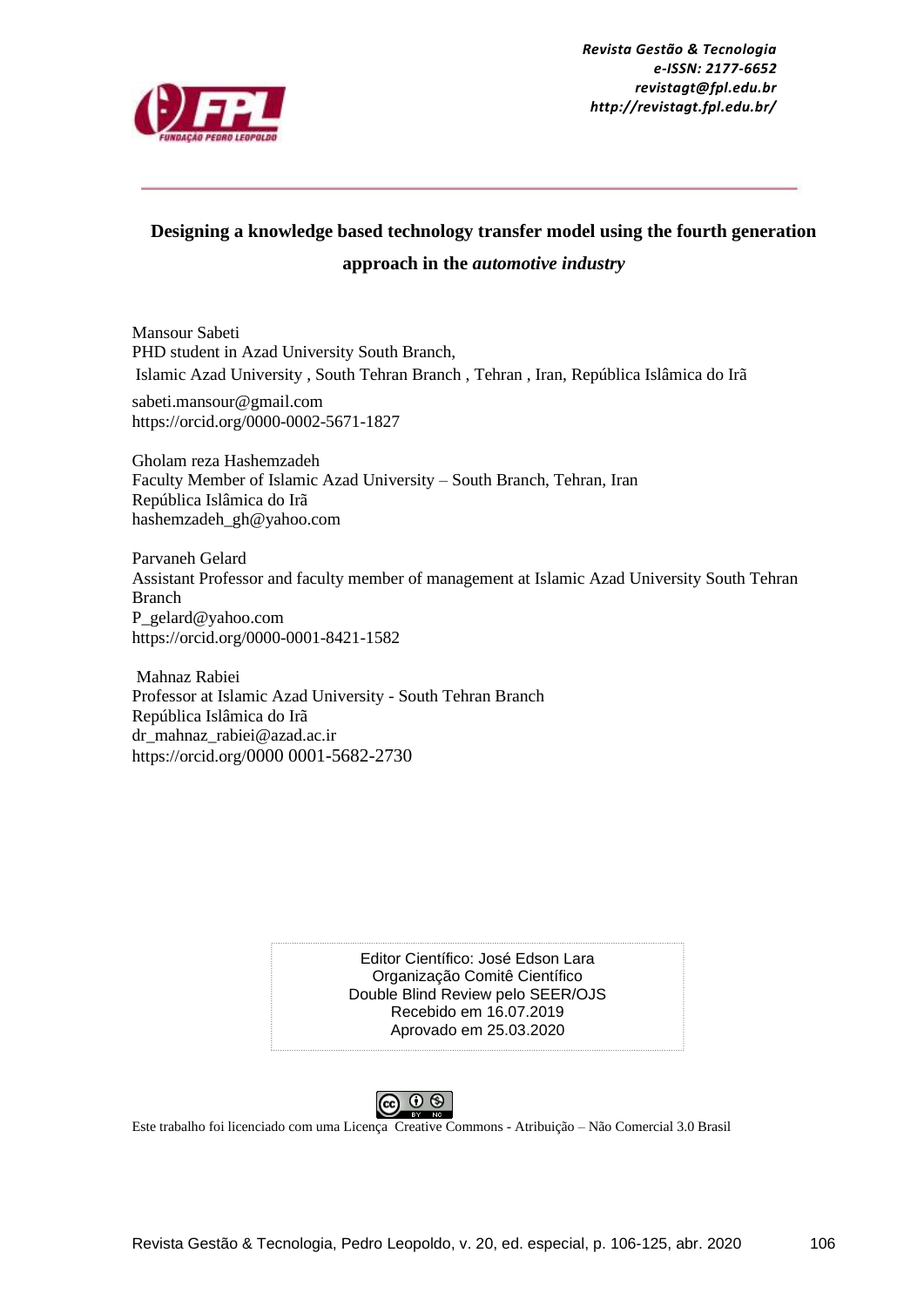

## **Abstract**

Technology transfer is a process involving diverse and complex dimensions as an effective tool to reduce the technological gap between developed and developing countries. Over the last century, technology futurism has gone through three eras and is now entering its fourth generation. In the first generation the content of technology forecasting focused on hard technologies, the second generation focused on the combination of hard technology and the market, and the third generation focused on the future of hard technology and integrating social and economic dimensions. In the fourth generation, the emphasis has been on soft technologies, hard technologies, integration of economic, social, political and environmental dimensions as effective factors in technology transfer. The process of technology transfer in the Iranian automobile industry has been limited to the introduction of a set of machinery, maps, catalogs and guidelines. Based on the fuzzy Delphi method, a model has been developed for the transfer of knowledge-based technologies in the automotive industry with a fourth generation technology futuristic approach.

**Keywords**: Soft Technology; 4th Generation Technology Forecasting; Technology Transfer; Knowledge Based Technology; Automotive Industry

#### **Projetando um modelo de transferência de tecnologia baseada no conhecimento**

#### **utilizando a abordagem da quarta geração na indústria automotiva**

#### **Resumo**

A transferência de tecnologia é um processo que envolve dimensões diversas e complexas como uma ferramenta eficaz para reduzir o fosso tecnológico entre países desenvolvidos e em desenvolvimento. Ao longo do século passado, o futurismo tecnológico passou por três épocas e agora está entrando em sua quarta geração. Na primeira geração, o conteúdo da previsão de tecnologia se concentrou em tecnologias rígidas, a segunda geração se concentrou na combinação de tecnologia rígida e no mercado e a terceira geração se concentrou no futuro da tecnologia rígida e na integração de dimensões sociais e econômicas. Na quarta geração, a ênfase tem sido em tecnologias leves, tecnologias duras, integração de dimensões econômicas, sociais, políticas e ambientais como fatores efetivos na transferência de tecnologia. O processo de transferência de tecnologia na indústria automobilística iraniana foi limitado à introdução de um conjunto de máquinas, mapas, catálogos e diretrizes. E baseado no método difuso Delphi, um modelo foi desenvolvido para a transferência de tecnologias baseadas no conhecimento na indústria automotiva, com uma abordagem futurista de quarta geração em tecnologia.

**Palavras-chave**: Soft Technology; Previsão de Tecnologia de 4ª Geração; Transferência de tecnologia; Tecnologia baseada no conhecimento; Indústria automobilística

#### 1 **Introduction**

Today, the automobile industry in the country accounts for a large portion of employment, per capita production and industrial value added, and accounts for a significant share of national gross income. Peter Drucker calls the automotive industry the industry and refers to it as the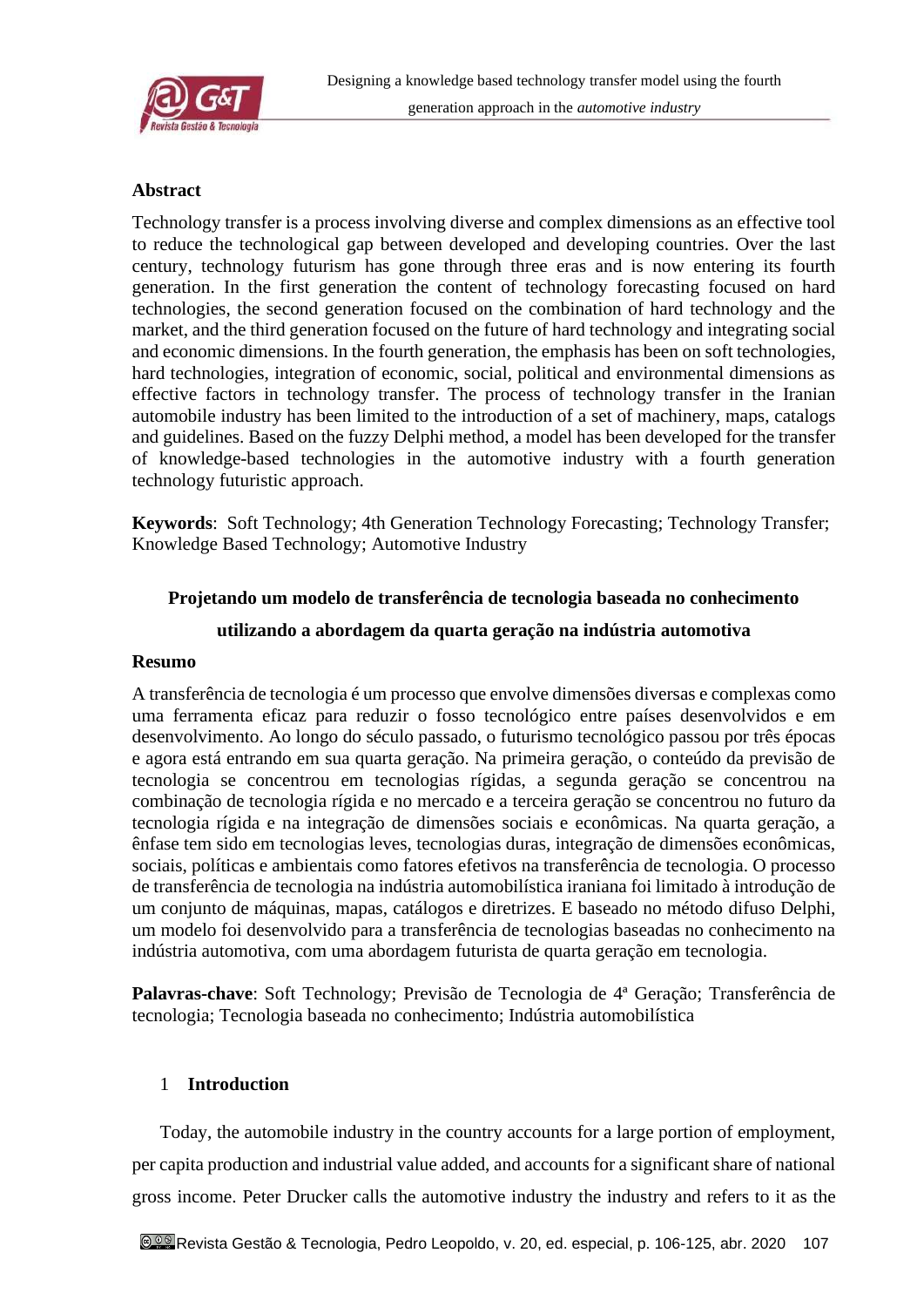

mother of industries. Important industries that are closely related to the automotive industry include steel, aluminum, copper, glass, rubber, textile, electronics, paint and chemicals, which are regarded as the upstream industries of the automotive industry. In fact, the automotive industry is a symbolic figure in the economic and industrial development of a country, and its operations range from production to distribution, consumption and after-sales services. As the automotive and technology industries are rapidly changing, the industry will need to keep pace with these developments by exploiting appropriate approaches to effectively transfer technology, particularly through FDI and joint venture partnerships.

The world-renowned JV maintains and upgrades its industrial presence. The production of an average of one and a half hundred thousand automobiles annually in the country and employs about 50,000 direct people in this industry and one million indirectly demonstrates the importance of this industry for economic and technical growth and development of the country. But the industry's past and present study shows that despite efforts to effectively transfer technology and achieve relative standards in achieving domestic customer satisfaction, penetrating global markets, designing new products, and competing with other leading countries The automotive industry still faces many challenges (Research project of the Parliamentary Studies Center in the automotive industry, January 2015). In line with the goals of the Islamic Republic of Iran's vision document in Horizon 1404, with emphasis on software development and the production of science and achieving prime economic, scientific and technological status at the regional level (Central and Southwest Asia), the automotive industry as a pioneer and driving force The country's industry can contribute to the country's prospects through the creation of scientific, technical and other capabilities.

Accordingly, the outlook for the automotive industry is as follows: achieving first place in the region's auto industry, fifth in Asia and 11th in the world, and through technology-based competitiveness. It is not possible to reach the outlook of 1404 countries and produce 3 million vehicles, one million of which are export share, with national conditions and current models of cooperation with other automakers and the current status of Iranian automakers, according to industry experts. It has been proposed to provide a suitable model for the transfer of knowledgebased technologies in the automotive industry with a fourth-generation approach to technology futures as well as previous generations in order to provide a clear horizon for decision makers and managers in the industry.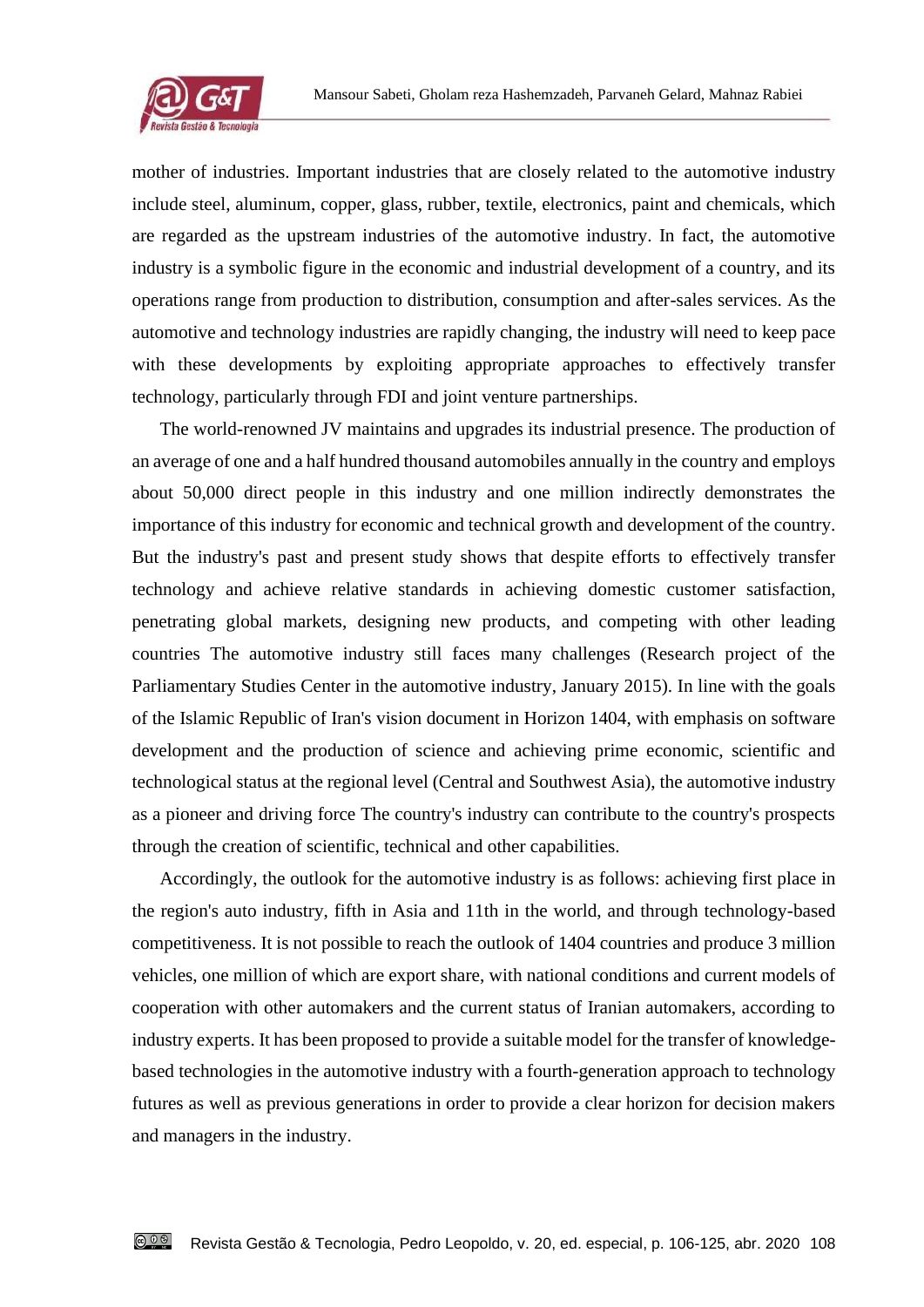

# **2. Theoretical foundations:**

# **2.1 The concept of knowledge-based technology**

Knowledge-based technology Technology is said to enhance the science of wealth, knowledge-based economic development and the realization of scientific and economic goals in one direction (the invention and innovation), and ultimately the commercialization of R&D results (including product design and production), And services (in modern scientific and industrial fields). (Knowledge Base Companies and Institutions Regulations, 2017)

# **2.2 Knowledge-based technologies in the automotive industry**

# **2.2.1- Clean fuel technologies in cars**

All over the world safety, environment and price are the top priority for manufacturers. A number of knowledge-based technologies in the automotive industry are mentioned.

- Polymer tanks: Fuel tanks are traditionally metallic but have been replaced in recent years by polymer tanks. These buckets are lighter in weight and the energy used to produce them is 30 percent lower than traditional buckets. Due to the role of polymer tanks in reducing vehicle weight, fuel consumption is reduced and their emissions are reduced;
- Fuel Leakage Alert: A fuel leakage monitoring and warning system is one of the most important systems that can be effective in reducing vehicle fuel loss. These systems are fitted to most cars around the world and alert gasoline and vapors out of the tank if they leak;
- Gas or gasoline base: Technically, gasoline-powered cars increase fuel consumption and emissions. Because the fuel system of these cars is designed for gasoline and is not compatible with other fuels. To avoid this problem, one should use gas-fired vehicles that are gas-based;
- ORVR System: This system does not leak fuel from the tank when the fuel vapor is refueled. As a result, air pollution is significantly reduced;
- Auto Refueling System: Equipping fuel distribution stations with automated and protected fueling systems that prevent gasoline vapors from leaving;
- In-car nanotechnology: The use of nanotechnology-based soot filters can prevent the city from becoming more polluted. These types of filters can absorb fine particles and prevent them from entering the air;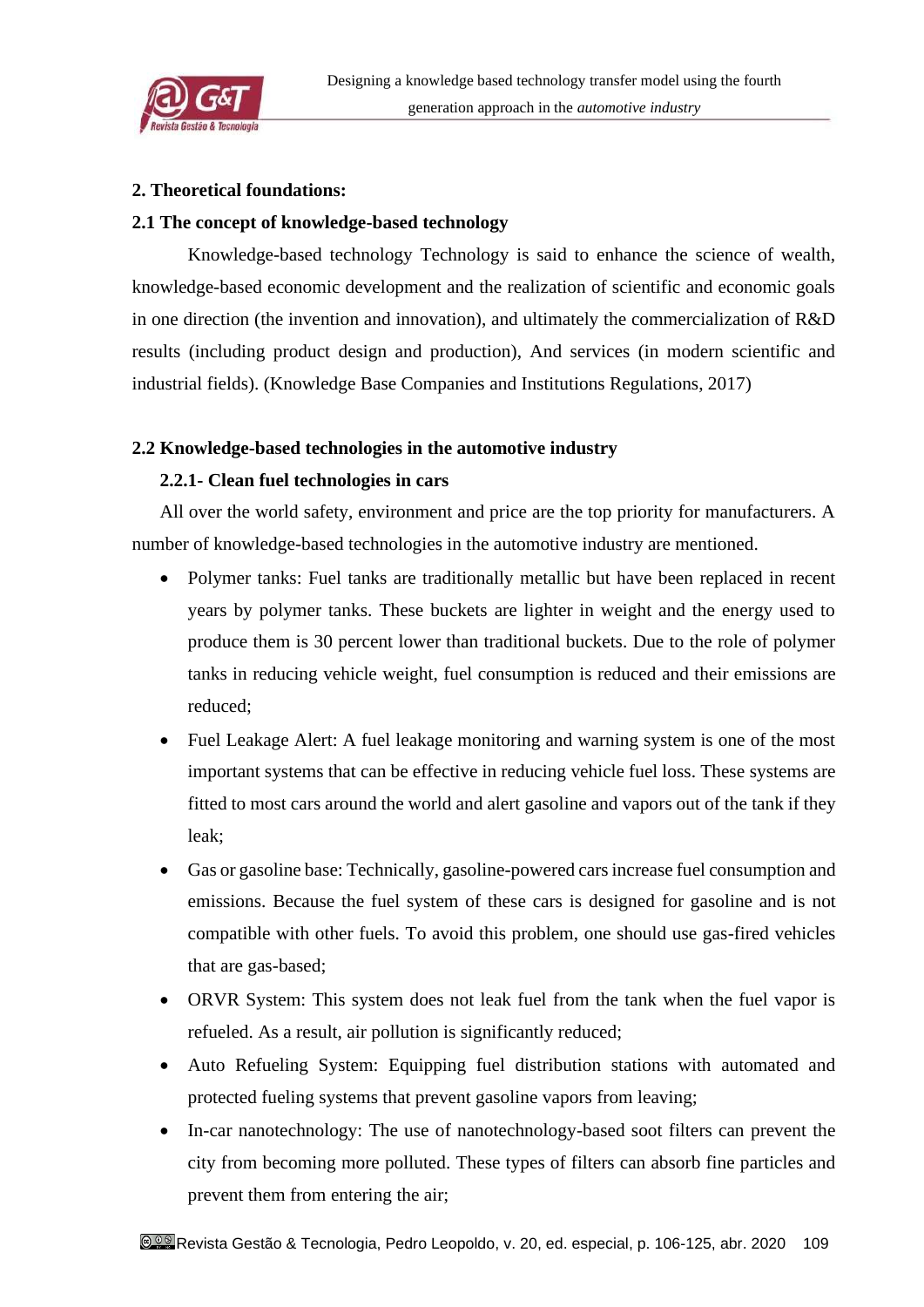

- Fuel Catalytic Converter Fuel catalyst converter is one of the systems composed of elements like platinum, palladium, rhodium, iron, manganese, nickel and copper. This converter can convert a significant portion of the exhaust pollutants into inert gases, water and carbon dioxide;
- Canister system: It is the duty of the canister to prevent fuel vapor from entering the air when the vehicle is off. The system pulls gasoline into the engine when the engine is turned on to burn, but when the engine is turned off, the vapors in the carbon-activated tank can be neutralized to prevent contamination.

Other technologies:

- V2V technology: Imagine you are approaching a crossroad and at the same time no other car is paying attention to the red light. You may not be able to see the car in the first place, but your car will receive a signal from another car indicating it is on your way, warning of a potential accident or even automatically braking to prevent it Accident;
- Automatically Automobiles: A real automobile has many capabilities and can move in addition to the park automatically. These cars can access information about environments faster than humans through lasers, radars and cameras. Analyze and evaluate the environment;
- Virtual reality dashboards: Cars can detect external objects in the path and display information about them on the windshield. Virtual reality dashboards have the same functionality as robots;
- Energy storage panels: Panels that are mounted on the body and can store energy and charge faster than today's batteries. For mounting on the body and have the flexibility to weld;
- Electronic communication with the car via mobile: such as vehicle control for turning on and off, fuel and tire pressure control, car warm-up on cold days, inability to use the vehicle for minors, vehicle tracker to prevent theft Car, cruise control and the like are possible with electronic communication.

# **2.3 Technology Forecasting**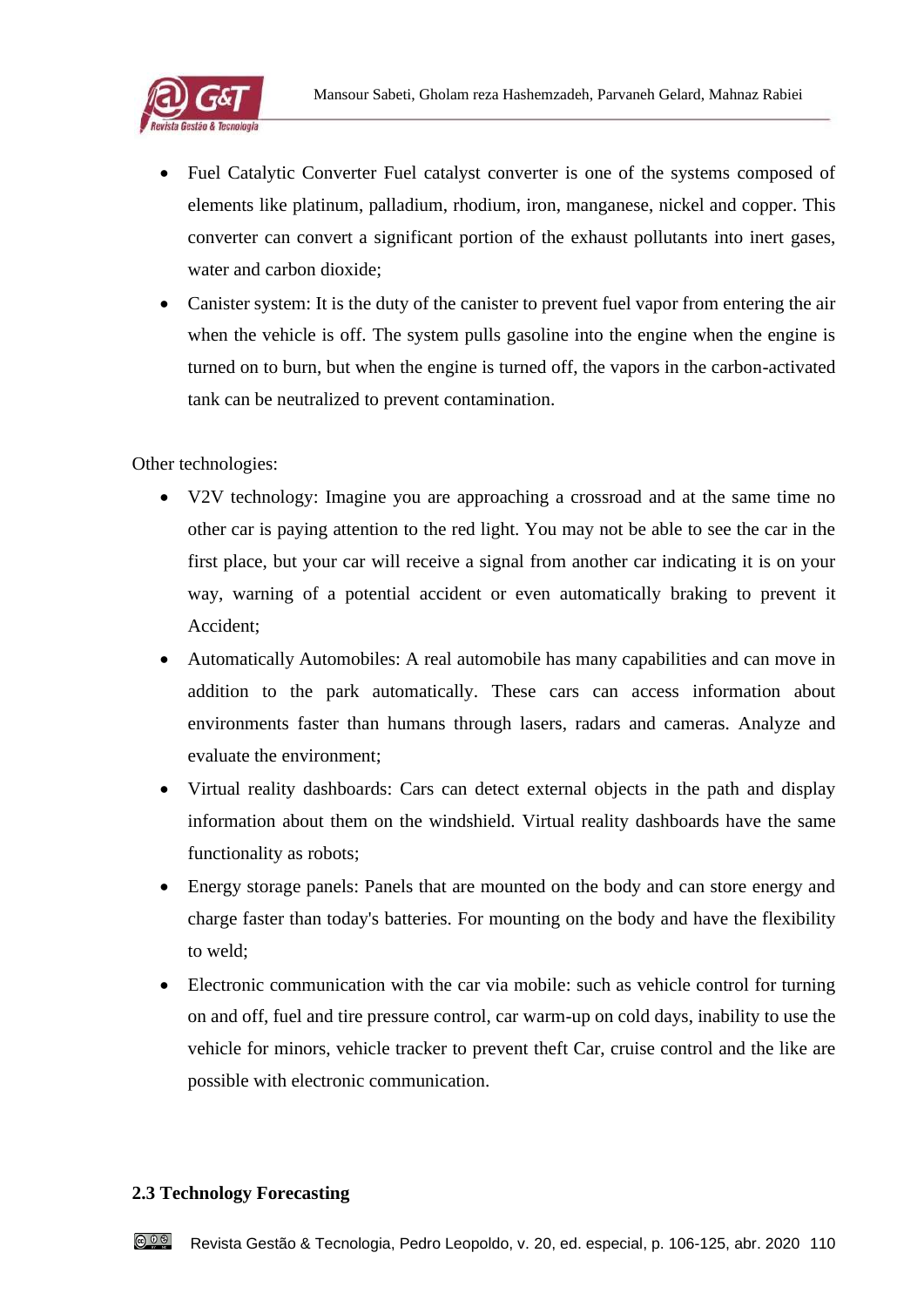

Forecasting aims to present effective strategies for the present, explaining the challenging vision of the future. Future projects are carried out with the following objectives:

- Identify potential opportunities for the economy or society through new technologies;
- Knowledge How to tackle key community challenges with the help of future knowledge and technologies;
- Technology futurism provides an input to systematize policies and strategies. In addition, foresight in technology supports creativity and motivation and helps people in technology and technology transfer to achieve effective competition and development. Nowadays, especially in the field of science and technology, due to the development and evolution of its concepts and methods, it has become an important tool for decision making, policy making and strategic planning. (UNIDO Technology Futures Guide, Sonia Shafiei Ardestani, 2008).

| Content                                                              | Time period  | Stage and features                                                                                                  |  |
|----------------------------------------------------------------------|--------------|---------------------------------------------------------------------------------------------------------------------|--|
| the 1920s and 1930s and<br>The first generation<br>after World War I |              | predicts the hard technologies                                                                                      |  |
| The second generation                                                | 1960s decade | Hard technology combined with the market                                                                            |  |
| The third generation                                                 | 1990s decade | focuses on the future of hard technology and integrates the<br>social, economic and environmental dimensions        |  |
| The fourth generation<br>After 2000                                  |              | futurism in both soft and hard technologies, integrating<br>different social, economic and environmental dimensions |  |

**Table 1** - Comprehensive Technology Futures (Geoing Jin, 2016)

# **2.4 Soft technology**

Soft technology shapes the rules, mechanisms, tools, rules, methods, and procedures that contribute to the development, adaptation, or control of the subjective and objective human world. Soft technology considers internal psychological activities and external behaviors of human beings as their operational subject and its content and levels are determined by focusing on the modes of thinking and modes of action of human beings. (Mehdi Hamzepour, 2018) Soft technology is the technology of thought that is central to human beings and is the result of innovations created through the system of values, individual behavior, organizational behavior, and social behavior. In firms with higher levels of technology complexity, naturally, the impact of soft technologies, such as human focus and human resources, is becoming more pronounced. (Manouchehr Manteghi, 2017)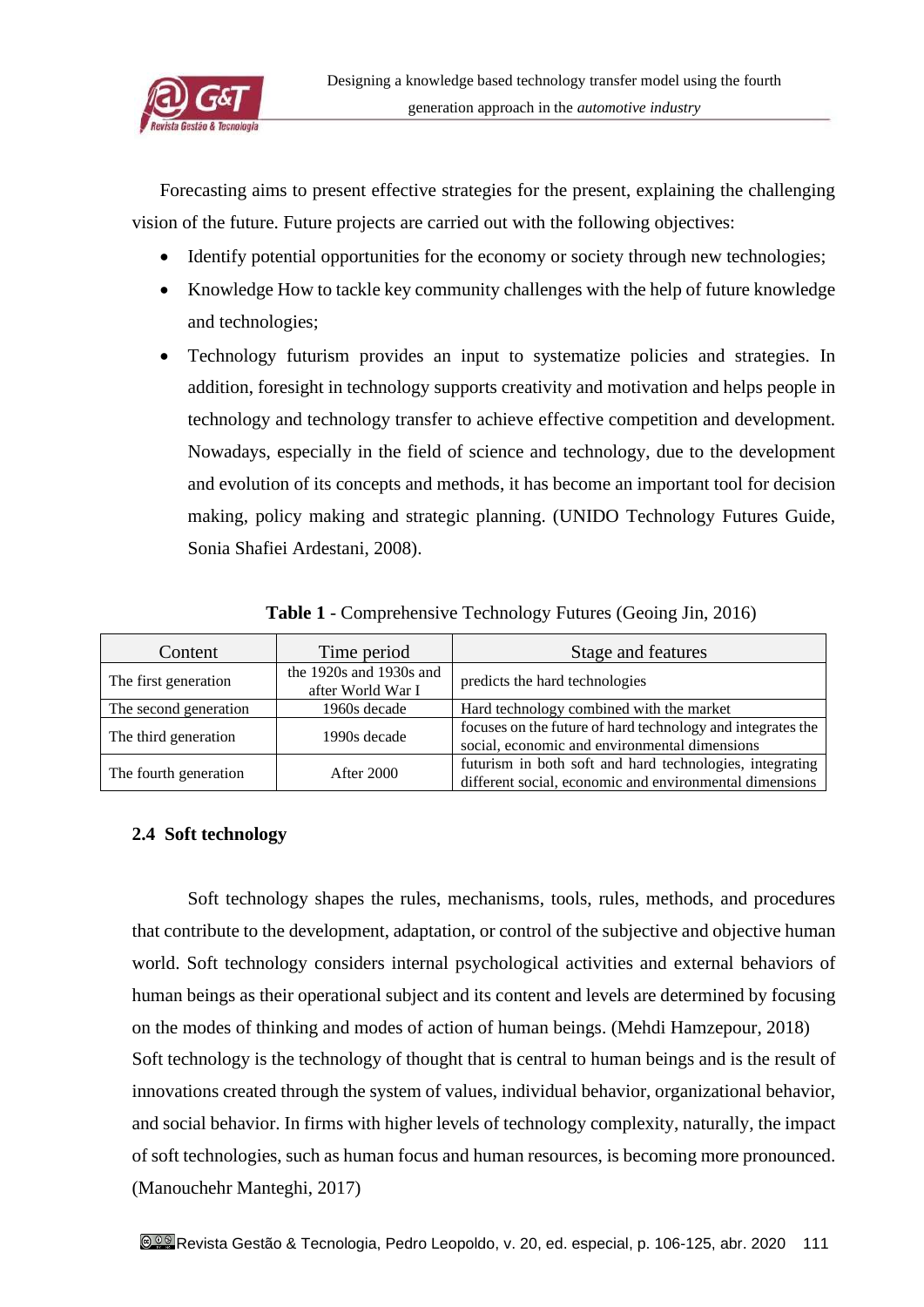

# **2.5 Technology Transfer Models**:

Technology transfer is considered an active process in which technology is transferred from one border to another. UNIDO has defined the innovative transfer of technology through the development of technological capabilities through the transfer of technology that has led to increased innovation capability. In the field of technology transfer, there are various models that each have a particular perspective on the transfer. Each of these models contains criteria that influence the choice of transmission methods. Although similar criteria may exist in these models, in general each of these models contains criteria that are different from the other models. By studying different models of technology transfer such as Fall, Tenkasi and Mehraman, Johnson Foster, Raten and Hiyami models, Malik and others identified that the process of technology transfer in general and from the identification, selection, absorption, application and dissemination sectors. Technology is formed.

# **2.6 Studies on Technology Transfer Management Process and Futures: Table 2** - Results of studies on technology transfer management

| <b>Row</b>   | <b>Researcher</b>                                        | Yea<br>r | <b>Content</b>                                                                                                                                                                                                                                                                                                                                                                                                                                                                                                                                                                                                                                                                                                                                                                                                                                           |
|--------------|----------------------------------------------------------|----------|----------------------------------------------------------------------------------------------------------------------------------------------------------------------------------------------------------------------------------------------------------------------------------------------------------------------------------------------------------------------------------------------------------------------------------------------------------------------------------------------------------------------------------------------------------------------------------------------------------------------------------------------------------------------------------------------------------------------------------------------------------------------------------------------------------------------------------------------------------|
| 1            | James<br>Koningham                                       | 2018     | In addition to policy making and processes, one should consider this process<br>from the macro, meso and micro angles in order to transfer appropriate<br>technology. In other words, the role of actors such as technology transfer staff,<br>universities, professional research organizations, technology departments and<br>scientists was considered.                                                                                                                                                                                                                                                                                                                                                                                                                                                                                               |
| $\mathbf{2}$ | Johan Scott &<br>Edward<br>Steinmuller                   | 2018     | Three Frameworks for Innovation Policy are recognized, being the first<br>government-sponsored framework for science and research and development<br>to support market growth and support market failure in delivering new<br>knowledge privately. Slow. The second framework in the world of the 1980s<br>is its emphasis on the competition created by national innovation systems for<br>knowledge creation and commercialization. The above policy focuses on<br>establishing communications, clusters and networks and stimulating<br>education. The third framework has been identified with contemporary social<br>and environmental challenges such as the Sustainable Development Goals and<br>the demand for change and transformation and has been distinguished from<br>the two primary frameworks that refer to the socio-technical system. |
| 3            | Anika Lorenz,<br>Michael Raven,<br>and Kenneth<br>Blaine | 2017     | The role of standardization as a vital and vital mechanism for technology<br>transfer tools is of particular importance.                                                                                                                                                                                                                                                                                                                                                                                                                                                                                                                                                                                                                                                                                                                                 |
| 4            | Adam<br><b>Mazorkiewicz</b><br>and Beata<br>Potralska    | 2017     | The obstacles and challenges of technology transfer in research and<br>development organizations fall into three groups of technical, organizational<br>and systemic barriers that must be properly identified and addressed during<br>technology transfer.                                                                                                                                                                                                                                                                                                                                                                                                                                                                                                                                                                                              |
| 5            | Cheryl Martin<br>& Helena<br>Laurent                     | 2017     | Environmental concerns are evident in all the innovations and initiatives.<br>Therefore, the issue of environment and its special role in technology transfer<br>should be considered.                                                                                                                                                                                                                                                                                                                                                                                                                                                                                                                                                                                                                                                                   |

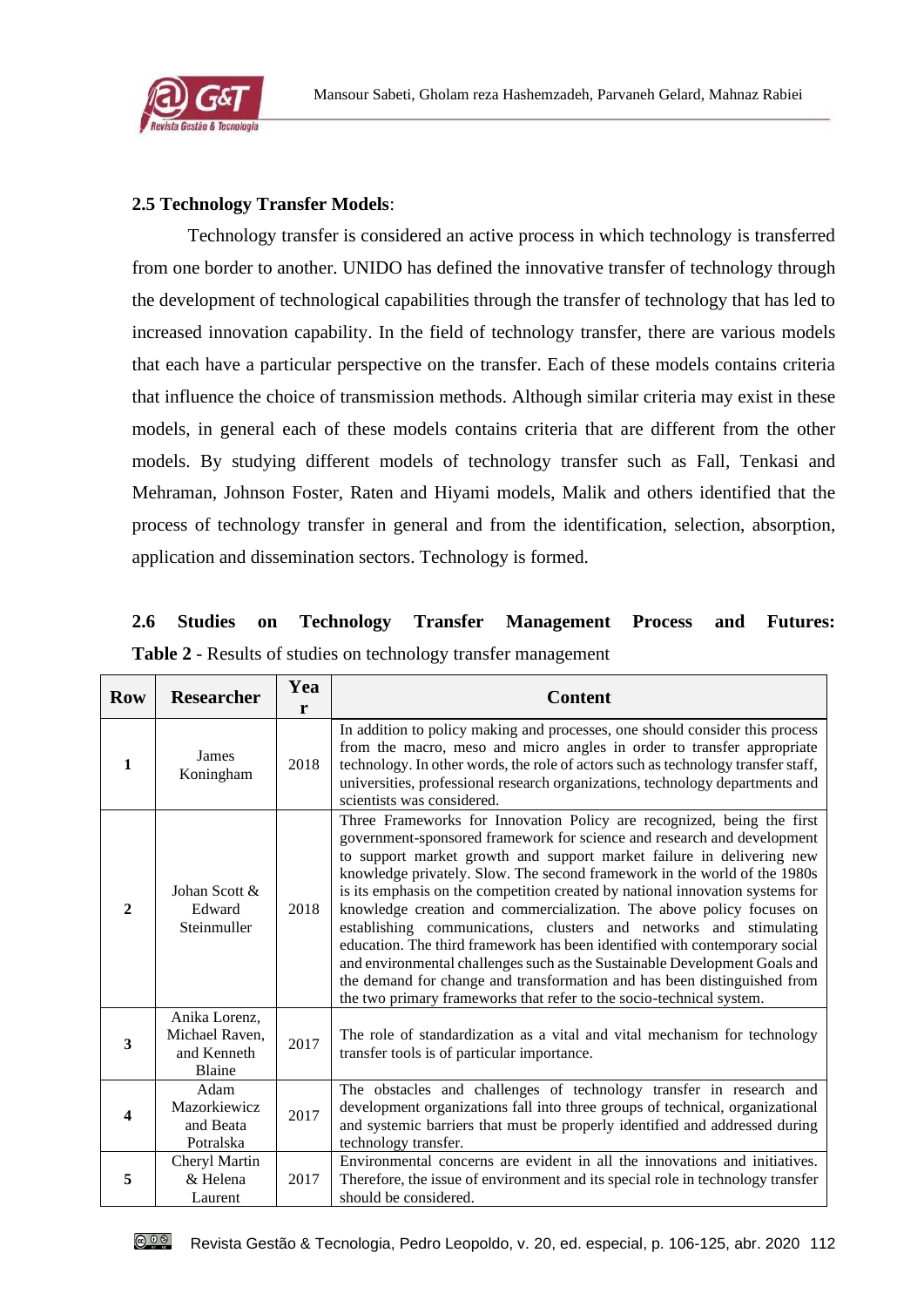

| 6  | Sumon<br>Takakova &<br>Iwika Waza                                         | 2014 | Structural changes in the world economy, product architecture, information<br>technology, research and development, intellectual property rights, human<br>resource management and organizational communication are important<br>factors in the competitive environment and important in the transfer of<br>technologies.                                                                                                                                       |
|----|---------------------------------------------------------------------------|------|-----------------------------------------------------------------------------------------------------------------------------------------------------------------------------------------------------------------------------------------------------------------------------------------------------------------------------------------------------------------------------------------------------------------------------------------------------------------|
| 7  | Xiaoying Jun                                                              | 2013 | Technology Transfer in China's Automotive Industry has been examined,<br>including government policies in the automotive industry, Chinese<br>companies' over-reliance on R&D and technology transfer to foreign<br>companies, foreign direct investment, environmental impacts. Has pointed to<br>clean energy technology and proper fuel consumption, the knowledge base of<br>local engineers with skills training and development.                          |
| 8  | Ali Mosleh<br>Shirazi, Ali<br>Mohammadi,<br>Abbas Abbasi                  | 2016 | Soft technology as a new paradigm in technology transfer is effective. Soft<br>technology comprises production optimization literature and business<br>services (lean manufacturing, comprehensive quality management, ISO,<br>Kanban, human resources planning, global trade name, marketing, etc.) which<br>favors greater competition in the organization. It is also a prerequisite for the<br>survival of economic companies in a competitive environment. |
| 9  | Mahmoud<br>Samiee Nasr,<br>Parivash Jafari                                | 2012 | The components of successful technology transfer have been extracted and<br>presented a general model of effective technology transfer in the automotive<br>industry. These components include macro-environmental factors, transition<br>process, communications, research and development, foreign direct<br>investment, joint ventures, innovation and technology transfer center.                                                                           |
| 10 | Mojgan<br>Marashi, Neda<br>Abdolvand                                      | 2018 | Technology transfer governance jointly refers to the role of government,<br>effective policymaking, protocols, and management frameworks, a network<br>of people involved, communications, contracts, knowledge, and human<br>resources.                                                                                                                                                                                                                        |
| 11 | Hojat Ashouri,<br>Seyed<br>Mohammad<br>Seyyed<br>Hosseini, Reza<br>Radfar | 2017 | Indicators and Factors Influencing Technology Transfer in High Speed Train<br>Industry At each stage of the technology transfer process are identified and on<br>training, documentation, design and deployment of management systems and<br>structures, forecasting Graphics, technology life cycle curve analysis, industry<br>relationship with major universities are mentioned in this article.                                                            |
| 12 | Morteza<br>Moosseini,<br>Davood<br>Gharakhani                             | 2013 | Factors affecting technology transfer have been identified and ranked.<br>Identified factors include product life cycle, government policies, culture,<br>research and development, education and communication.                                                                                                                                                                                                                                                |

#### **2.7 Comparative Comparison of Car Production Status in China, Turkey, India and Iran**

In order to draw a detailed understanding of the status of the automobile industry in the world, this study aimed to compare the policies used in some countries such as China, India, Turkey and the policies and methods used in the Iranian automotive industry. Let's compare the differences between the policies and the resulting output numbers so that we can provide a more complete model with this information. China, India, and Turkey, as they have achieved widespread and quantitative success in the automotive industry for many years, appear to be better suited to Iran than the elite view of the industry.

**Table 3** - Comparative Comparison of Car Production Status in Selected Countries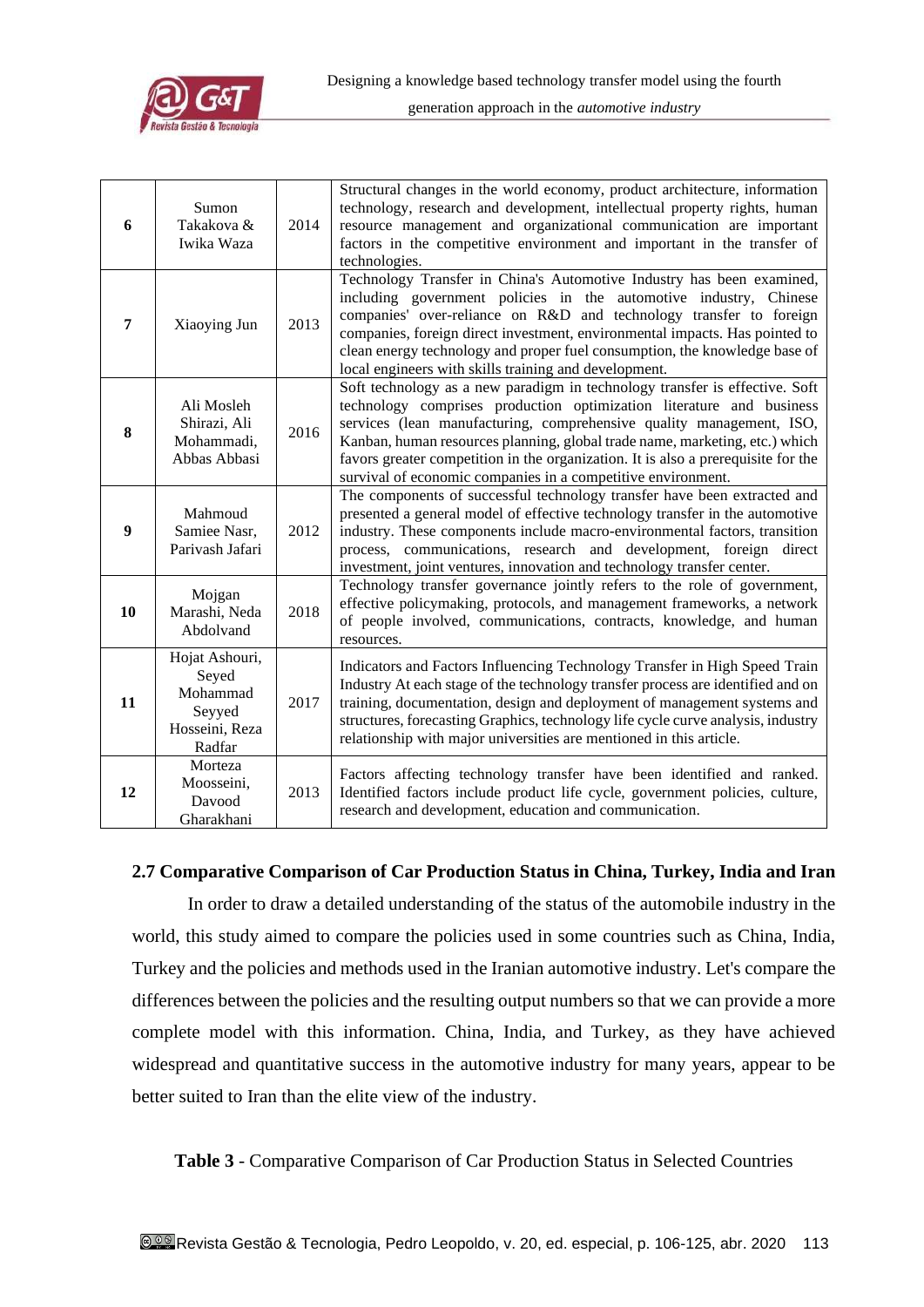

| Country       |                                                                                                                                                                                                                                                                                                                                                                                                                                                                                                                                   | 2017                    | 2018       |
|---------------|-----------------------------------------------------------------------------------------------------------------------------------------------------------------------------------------------------------------------------------------------------------------------------------------------------------------------------------------------------------------------------------------------------------------------------------------------------------------------------------------------------------------------------------|-------------------------|------------|
| name          | Policies <sup>1</sup>                                                                                                                                                                                                                                                                                                                                                                                                                                                                                                             | <sup>2</sup> Production | Production |
| <b>CHINA</b>  | Contribute to the domestic market by focusing on<br>$\bullet$<br>delivering quality product<br>Joint venture with the world's top automakers<br>$\bullet$<br>Technology transfer through the hiring of external<br>experts<br>Strengthening the production, sales and after-sales<br>service<br>Loops & Investing in R&D<br>Buying famous or bankrupt companies and utilizing<br>their specialized power<br><b>Export Promotion Policy</b>                                                                                        | 29.015.434              | 27.809.196 |
| <b>INDIA</b>  | Buy some car companies like Sang Young in South<br>$\bullet$<br>Korea<br>Buying some car design companies like Pinin Farrina,<br>Italy<br>Mutual cooperation of Indian automakers like<br>٠<br>Mahindra<br>with<br>foreign<br>companies<br>Focusing on the domestic market due to the abundance<br>of the middle class of the car applicant<br>Achieve advantage in the software world and<br>$\bullet$<br>subsequently penetrate the<br>automotive industry<br>Moving towards the production of all electric vehicles<br>by 2030 | 4.782.896               | 5.174.645  |
| <b>TURKEY</b> | The highest level of integration in the automotive<br>industry in the world<br>Joint venture with the world's top automakers<br>٠<br>Investing in R&D<br><b>Export and Import</b>                                                                                                                                                                                                                                                                                                                                                 | 1.695.731               | 1.550.150  |
| <b>IRAN</b>   | Partnering with some European companies such as<br>$\bullet$<br>Renault, Peugeot and Citroen France<br>Change of partner country from France to China after<br>the first round of sanctions in 2012                                                                                                                                                                                                                                                                                                                               | 1.515.396               | 1.095.526  |

<sup>&</sup>lt;sup>1</sup> Information Reference This column is drawn from the Sappco Company's Strategic Studies and Planning Reports and the Department of Infrastructure Research and Production Reports.

<sup>2</sup> Production statistics are from the www.OICA.net site.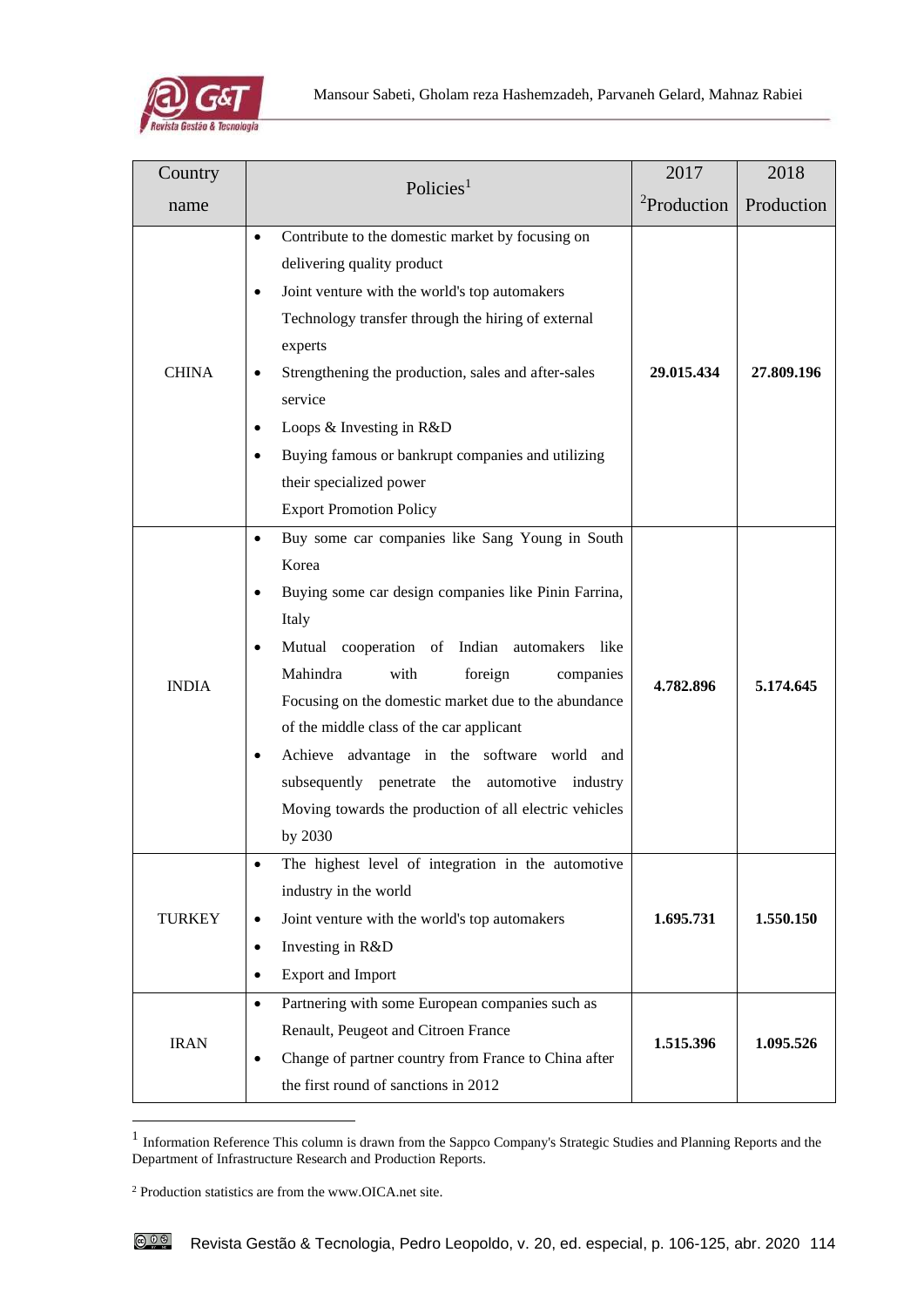

| National car production and emphasis on vehicle |  |
|-------------------------------------------------|--|
| circulation                                     |  |

# **Proposed Conceptual Model of Technology Transfer with Fourth Generation Approach to Technology Futurism**

To design and present a conceptual model by summarizing comparative studies in the automotive industry of China, India, Turkey, and summarize the key points that these countries matter to, and in particular each of the factors in the fourth generation technology futures model. We've included it. Also, the opinions gathered from the automotive industry elite who had a management background in the industry and had the majority of the average twenty years experience with high engineering experience and education were also used in model design. From the studies on the process of technology transfer management referred to in Table 3, the most important were selected and included in each of the parameters of the fourth generation model.

The proposed model considers the macro factors of soft and hard foresight technology as the model shell. In other words, in order to transfer the knowledge base technology of the automotive industry in Iran, one must first address the futuristic concepts of soft and hard knowledge base technology referred to in the preceding pages, and after this has been explored, then enter the second set of factors including factors. It became political, economic, social and environmental. Each of these factors includes the following factors that are mentioned in the tables below.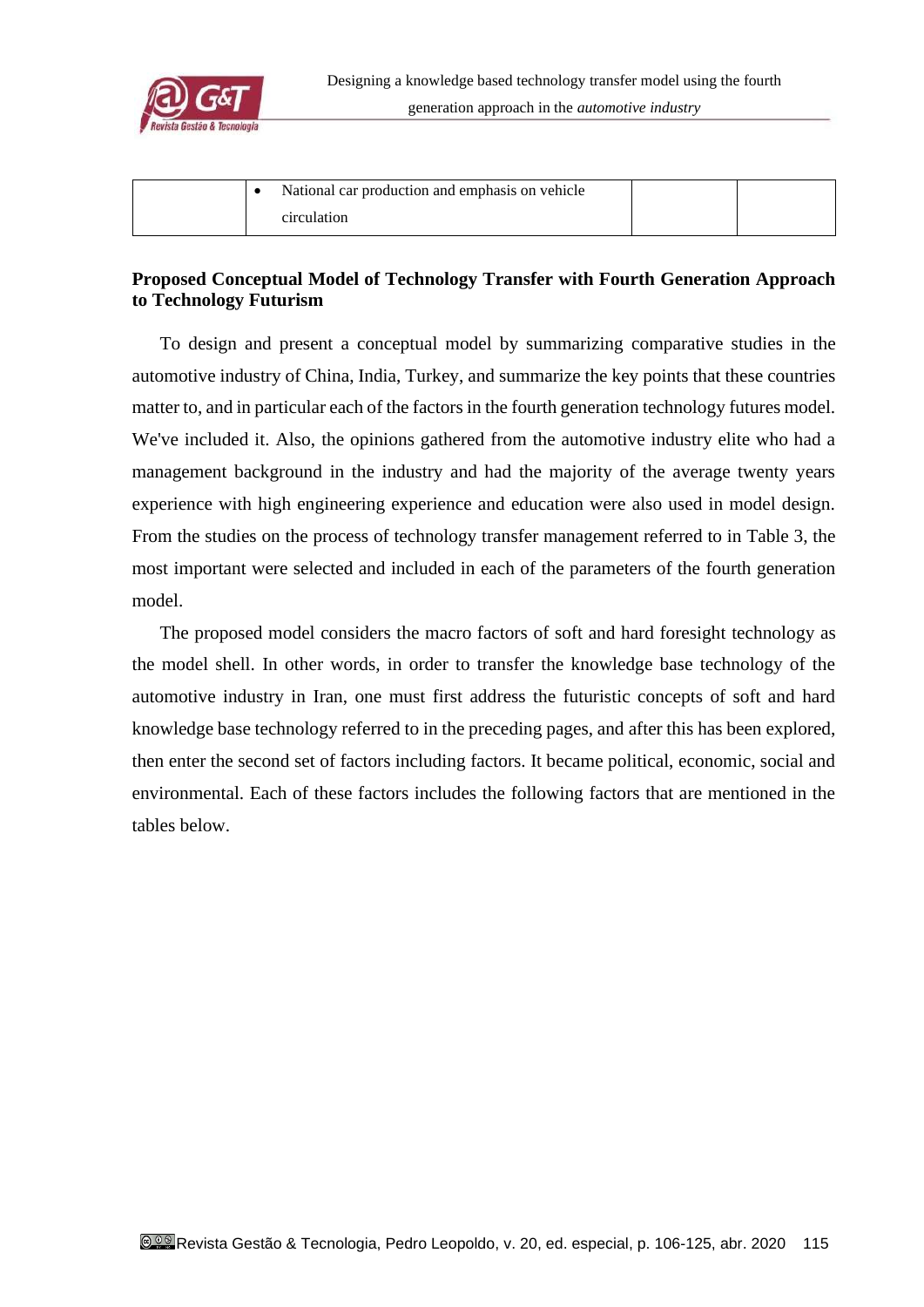

# **Tables 4** - Factors and Sub-Factors of the Fourth Generation Model of Technology Futures

| Soft Technology Foresighting                                                       | Code           | <b>Hard Technology Foresighting</b> | Code           |
|------------------------------------------------------------------------------------|----------------|-------------------------------------|----------------|
| Creativity and Innovation                                                          | A1             | Machinery                           | B1             |
| Research and development                                                           | A2             | <b>Tools</b>                        | B <sub>2</sub> |
| Relationship with<br>University<br>Industry<br>and<br>Knowledge Based Institutions | A <sub>3</sub> | Hardware & Computers                | B <sub>3</sub> |
| Know how                                                                           | A4             | Product life cycle                  | <b>B4</b>      |
| Management systems                                                                 | A <sub>5</sub> |                                     |                |
| training<br>Experiences,<br>and<br>knowledge<br>management                         | A6             |                                     |                |
| Processes and Systems                                                              | A7             |                                     |                |

| <b>Political Factors</b>           | Code                                        | <b>Economic Factors</b>                                           | Code           |
|------------------------------------|---------------------------------------------|-------------------------------------------------------------------|----------------|
| Political relations with countries | C <sub>1</sub><br>Foreign direct investment |                                                                   | D <sub>1</sub> |
| Conditions of sanctions            | C2                                          | Policies<br>development,<br>(export<br>import substitution, etc.) | D <sub>2</sub> |
| Conditions of war risk             | C <sub>3</sub>                              | Structural changes in the world<br>economy and Iran               | D <sub>3</sub> |
| Technology transfer tendency       | C4                                          | Effective government support                                      | D <sub>4</sub> |
|                                    |                                             | Paying attention to market and<br>customers                       | D <sub>5</sub> |

| Social Factors                      | Code           | <b>Environmental Factors</b> | Code           |
|-------------------------------------|----------------|------------------------------|----------------|
| Human capital                       | E1             | Environmental challenges     | F1             |
| National and organizational culture | E2             | Energy consumption           | F <sub>2</sub> |
| Social challenges                   | E <sub>3</sub> |                              |                |
| <b>Intellectual Property Rights</b> | E4             |                              |                |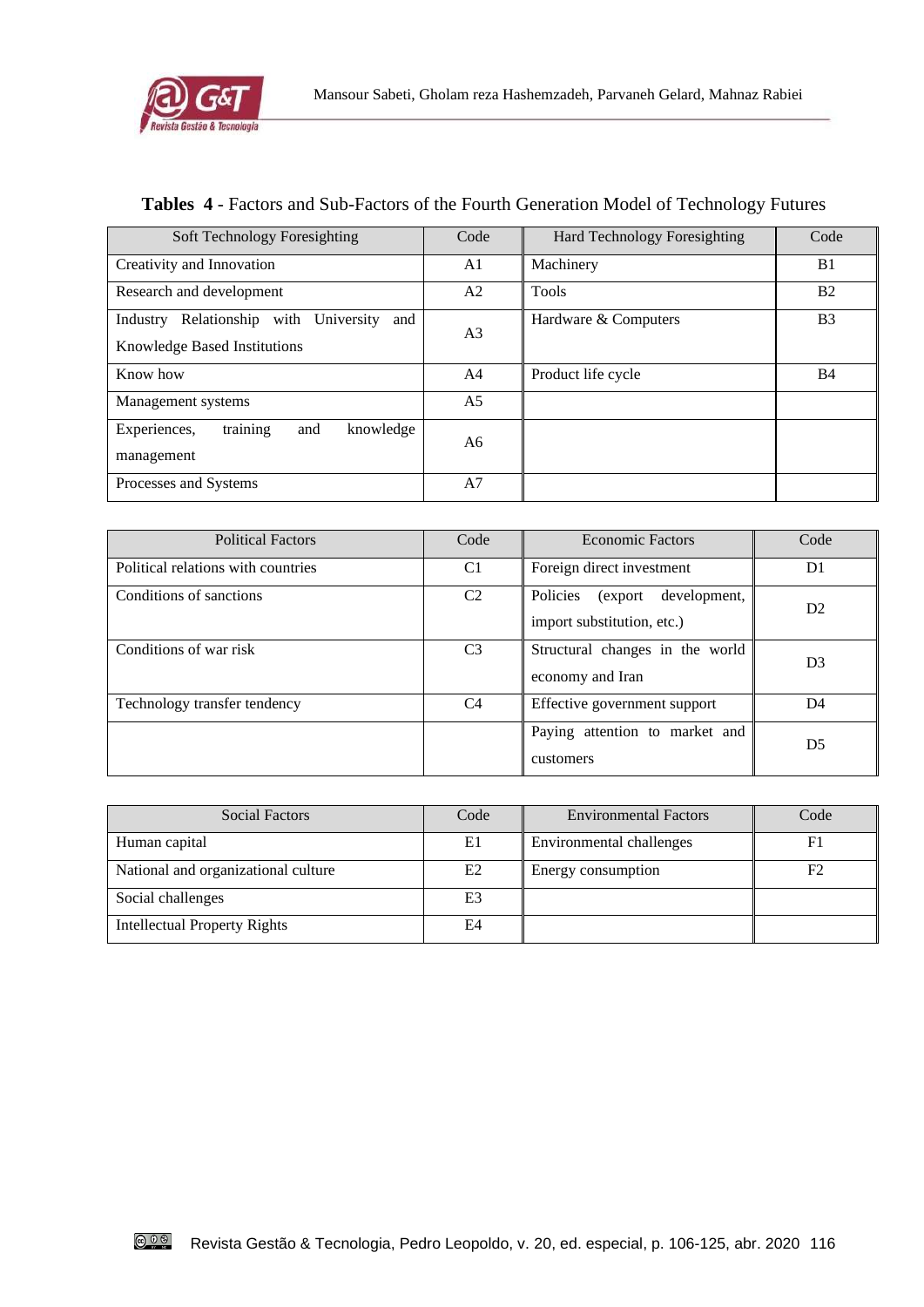



**Figure 2-** presents the proposed model. Proposed research model

In the proposed model, each of the political, economic, social and environmental factors is identified using library studies and expert opinions and effective parameters are identified. It is also designed based on the technology futurism of this model, which has been identified as a very important predictor and futurist. Whereas technology futurism has been emphasized as an important point of the fourth generation.

In Figure Two we show Proposed Conceptual Model of Knowledge Technology Transfer with Fourth Generation Technology Futures Approach.

The proposed model has features that have been developed based on the fourth generation of technology futures and library studies and the opinions of automotive experts. The following table presents the features of the proposed model.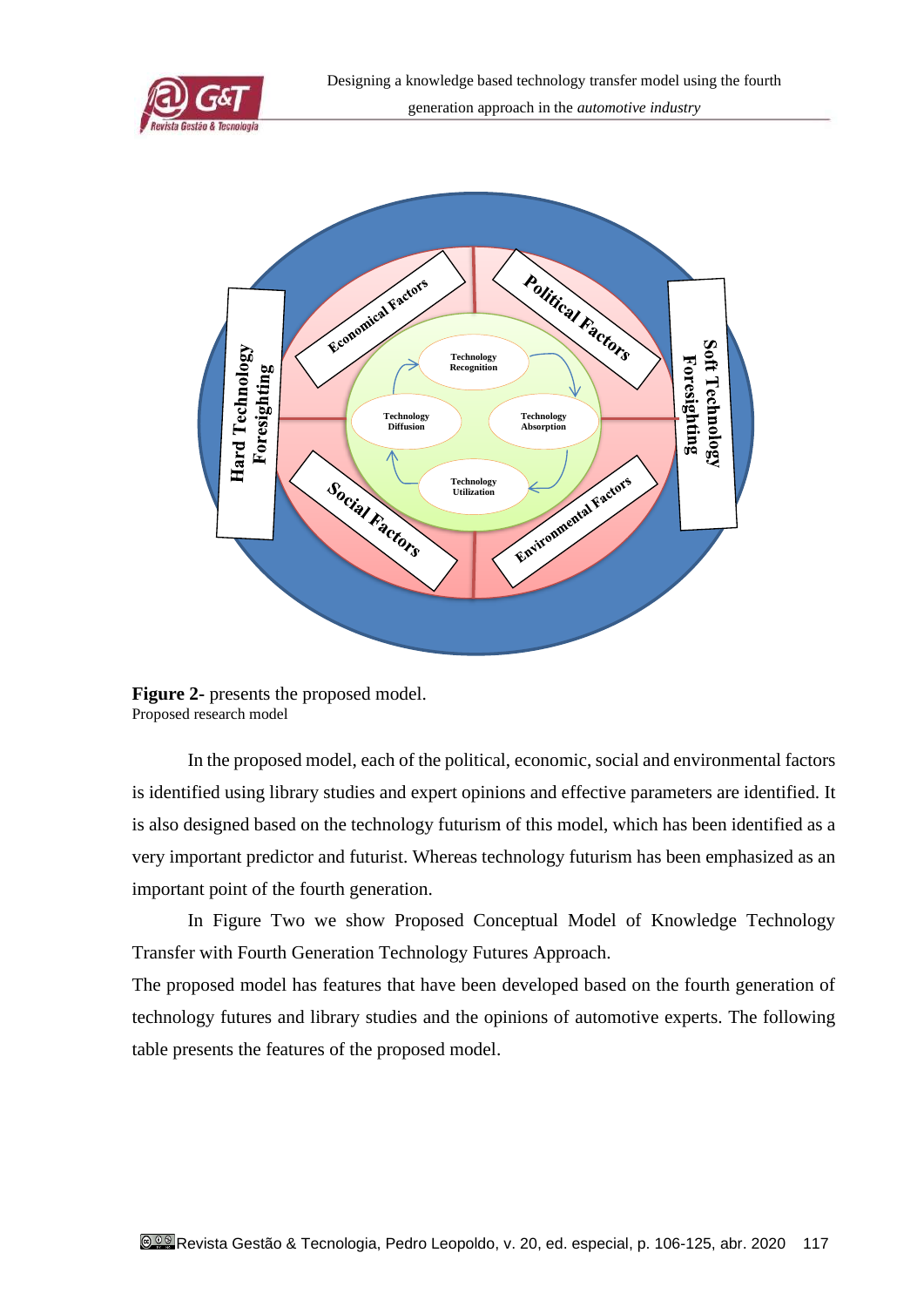

|  |  | <b>Table 5 - Properties of Proposed Technology Transfer Model</b> |  |
|--|--|-------------------------------------------------------------------|--|
|  |  |                                                                   |  |

| <b>Row</b>     | Properties of the proposed model                                                                                       |
|----------------|------------------------------------------------------------------------------------------------------------------------|
|                | <b>Emphasis on Soft Technology</b>                                                                                     |
| $\overline{2}$ | Emphasizing the integration of economic, political, social and environmental dimensions                                |
| 3              | <b>Emphasis on Technology Futurism</b>                                                                                 |
| $\overline{4}$ | Identifying the effective factors in each of the effective dimensions through the Iranian automotive<br>industry elite |
| 5              | Identifying knowledge-based technologies and innovations in the future of the automotive industry                      |
| 6              | Comparative Comparison of Leading Countries in the Automotive Industry                                                 |

#### **3.1- Introducing the extracted factors and sub-factors:**

In the following, we will introduce the above mentioned factors and sub-factors and try to present comprehensive and comprehensive concepts of each.

## **A) Soft Technology Foresighting:**

A1) **Creativity and Innovation:** Creativity is a thought process that leads to the production of ideas. Creativity is the use of imagination and imagination to create a new thought or concept. Innovation is the implementation of new ideas and ideas that originate from creativity. In fact, creativity innovation has been implemented. Creativity and innovation do not have the same meaning. Creativity is called the production of new and lean ideas, while innovation refers to the application of the idea, if we consider the idea as a "seed," a plant innovation that comes from the planting and cultivation of an idea seed. In innovation, value is added to the idea without which the idea remains merely a raw idea, no more. Creativity requires innovation. When an idea is put into practice, it is no longer creativity, but innovation.

A2) **Research and Development:** According to the Organization for Economic Cooperation and Development, research and development is called "creative work that is systematically done to add to existing knowledge and apply this knowledge to invent new applications".

A3) **Industry Relationship with University and Knowledge Based Institutions:** University-industry collaboration is an important component of countries' knowledge-based development, and in most developed countries the root of academic growth in universities can be focused on close cooperation with industries and vice versa, development. An industry in a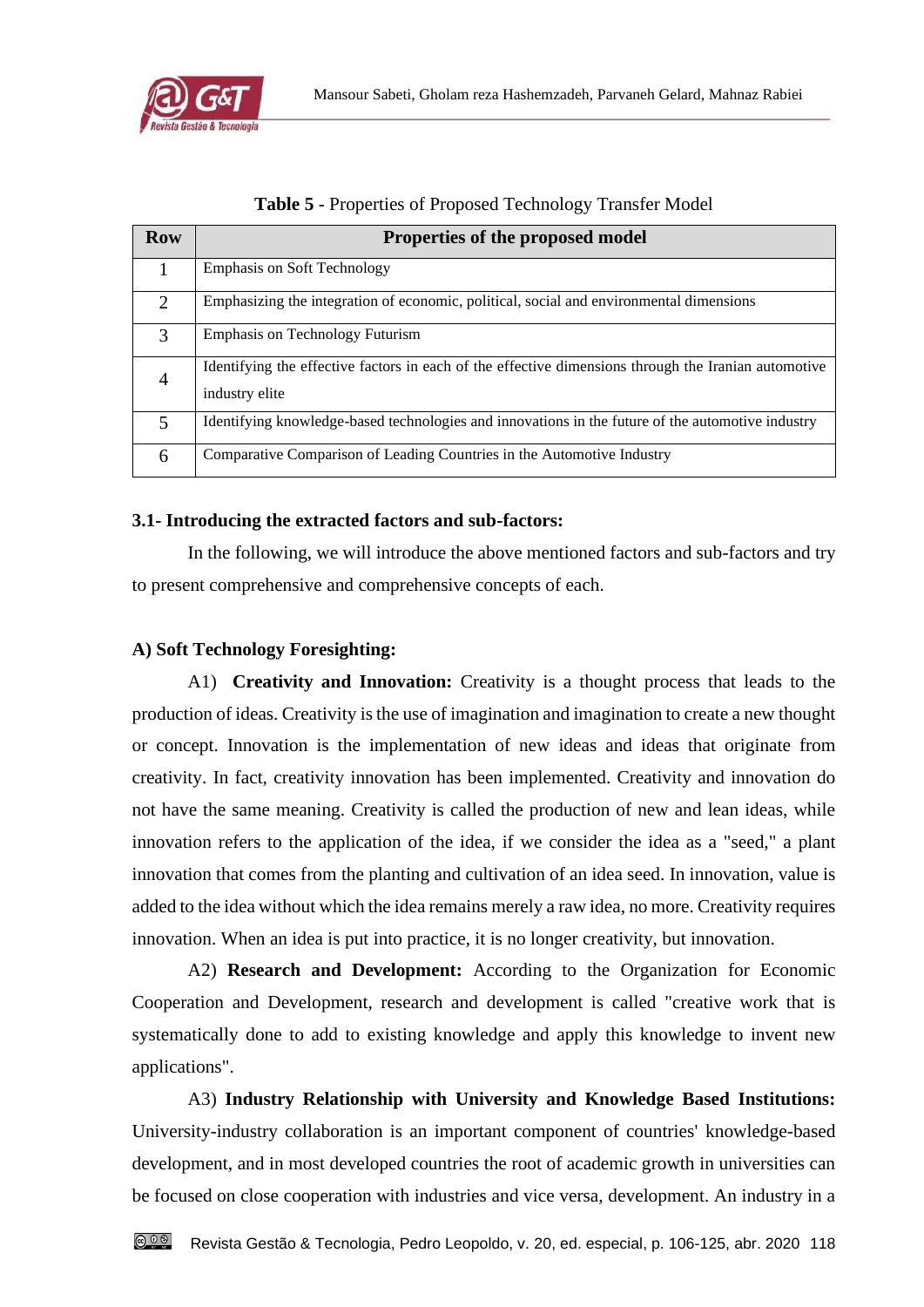

competitive environment attributed to having a purposeful and demand-driven relationship with industries. (Gilan Niknejad; Akbar Akbari; Afsaneh Shahabi and Parvin Taherifar).

A4) **Technical Knowledge:** A term used to express practical knowledge of how to do something. Trick or technical knowledge usually includes tacit knowledge that is the opposite of explicit knowledge. Technical knowledge describes how to do a task that relates to the skills or ability to perform a particular activity.

A5) **Management Systems:** Over the past few decades, management tools have become an important part of the lives of organization leaders. Organizational leaders strive every day to increase revenue, innovate, improve quality, plan for the future, and so on using management tools. Systems such as the Renault SPR, Nissan NPMS, and more ...

A6) **Experiences, training and knowledge management:** Technical skills are acquired through education, training and experience. Gain experience in the workplace and record it with knowledge management and by providing stakeholders, carpentry training, OJT, scheduled training for various organizational levels, and science and technology education all along the way. Increasing technical skill and knowledge are effective.

Knowledge management means making systematically available information and scientific resources available to those in need so that they can do their day-to-day work more efficiently and effectively.

A7) **Processes and Systems:** Thomas Davenpor (1992) considers business processes as a set of activities that are logically linked and performed to achieve a specific achievement in business. Processes have two important characteristics: First, each process has customers (or customers) who are given (or benefit from) the output of the process. These customers can be in-house or out-of-company, and systems fall under all the categories used in product lines, including instructions, operating procedures and operations flow (SOS).

# **B) Hard Tech Foresighting:**

B1) **Machinery:** A tool consisting of one or more components that uses energy to perform the desired job. In the automotive industry, all robots, cranes, guns, cannons, machinery for transporting materials and products, and so on are all part of the machinery industry.

B2) **Tools:** A tool is a device used to produce something or do something that is not consumed during the production process. Simply put, a tool can be a process or process used to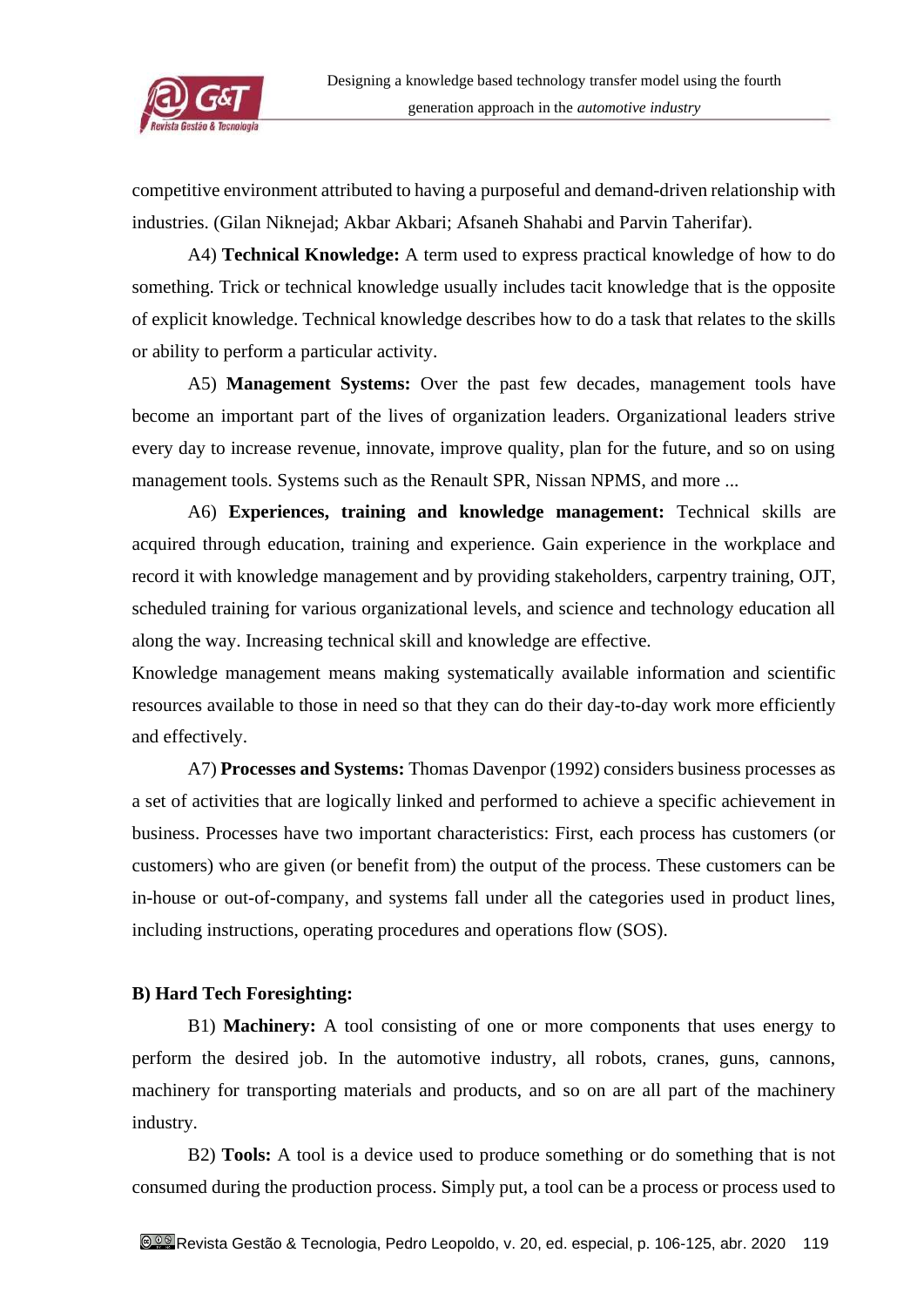

achieve a specific goal. Tools used in the automotive industry include measuring and testing tools, instrumentation, wind, pneumatic, general, workshop and repair equipment, turning, welding, electrical equipment, high pressure, and so on.

B3) **Hardware and Computers, IT:** All equipment and hardware used in production lines that are involved in the manufacturing process from the stage of manufacturing parts, bodywork, paint and assembly to PLCs, modules, hardware used in production lines. Like Pocket PCs, industrial computers, controls and industrial automation are exploited.

B4) **Product Life Cycle:** The product life cycle is the rate of progression of one step to four stages in the market life. The four stages of the life cycle are defined as: introduction (emergence), growth, maturity, and decline. Each product has a life cycle and the time elapsed in each step varies from product to product.

# **C) Political factors:**

C1) **Political Relations with Countries:** Due to the specific political situation of Iran in the Middle East region, in some cases, such as export or joint venture, political relations with other countries should be given special attention.

C2) **Sanctions:** The Islamic Republic of Iran has always been involved in sanctions because of hostile policies by arrogant countries such as the United States. This makes the technology transfer particularly special and technology owners are less interested in transferring technology to Iran. The post-bribery conditions provided a good basis for technology transfer and contracting with developed countries, and virtually all of these communications were discontinued with the US withdrawal. (Renault, Peugeot, Citroen and Berlins exit the production cycle)

C3**) Conditions of war risk:** The shadow of the war has led to less direct foreign investment as well as private domestic investment due to the hostile US policies.

C4) **Technology Transfer Desire:** Technology-savvy countries are less inclined to transfer technology to some countries, such as Iran. Some of these factors are due to political and security issues, and it is sometimes observed that the transfer of technology through the dual use of military-industrial technology makes the technology transfer or less reluctant to do so.

#### **D) Economic factors:**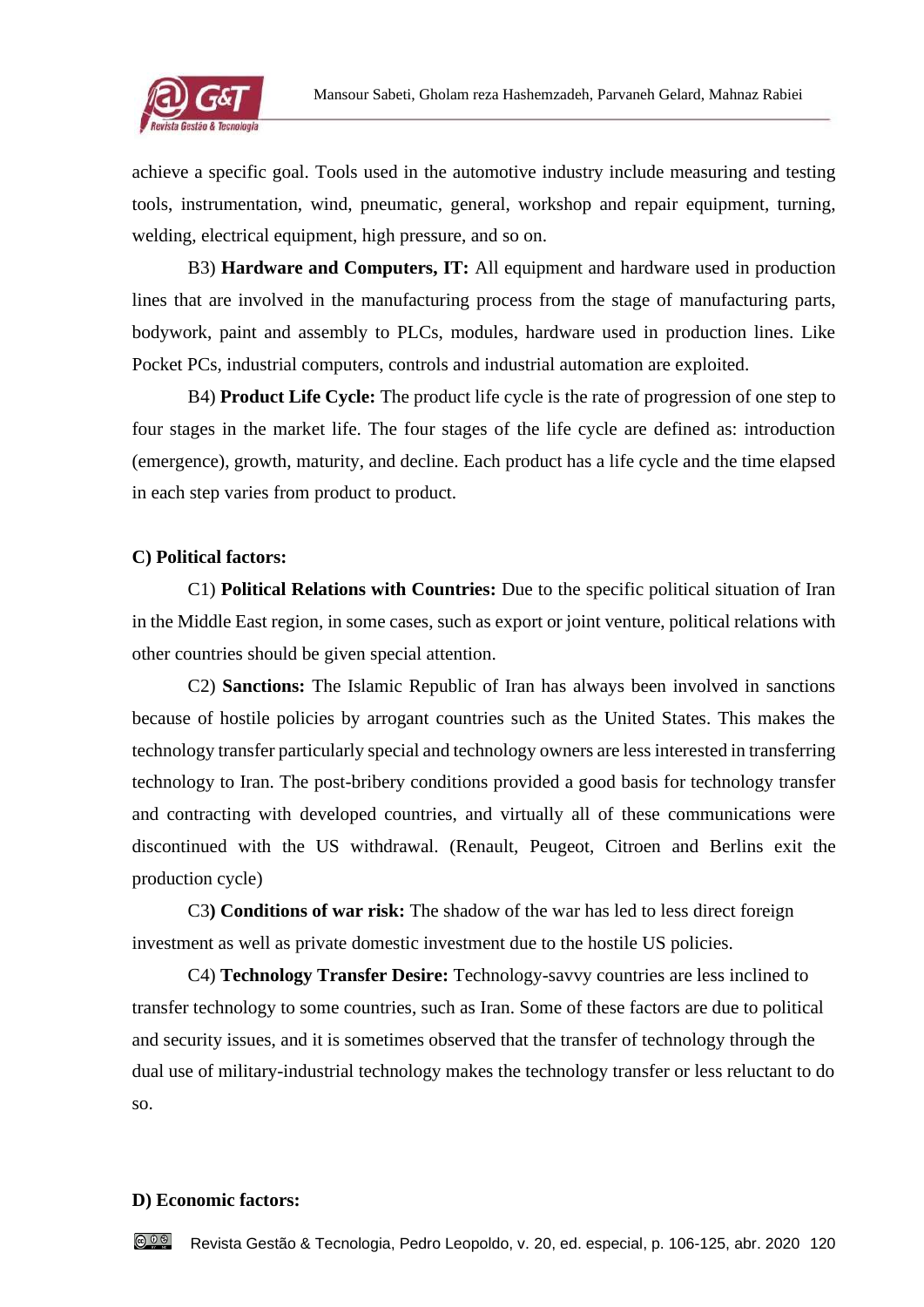

D1) **Foreign Direct Investment (FDI):** According to the UN Conference on Trade and Development (ANCAD), it is the creation and acquisition of sustainable benefits for national legal and natural persons in an economic activity (corporation shareholding). ..) In another country, such enduring interests imply a long-term relationship between direct investment on the one hand and the subject of investment on the other.

D2) **Policies (export promotion, import substitution, etc.):** Transparency of the type of policy making in a country's economy will be a clear signal to investors and industrialists. Import substitution policies or export expansion policies, depending on their choice, will influence the decisions of investors and craftsmen.

D3) **Structural changes in the world economy and Iran:** The world economy has undergone wide changes in financial and economic balance in the face of the emergence of new industrial and service giants such as China and India. Technological change and the advent of the information age and the expansion of communication networks have had a significant impact on the workforce and the world economy. Also in the Iranian economy are exchange rate changes, national currency devaluation, sanctions and economic growth, stagnation and inflation. Economic instability, government influence, and private companies in various sectors of the industry are important issues in the structural changes of the Iranian economy. (Shokouh al-Sadat Seyed Ali Akbar, 2016)

D4) **Effective Government Support:** Government support for industries will increase production growth rates and reduce unemployment. Such as providing needed currency for industries, paying working capital facilities to producers, tax exemptions for producers, establishing appropriate laws to support industries such as import tariffs and incentives for final export of automotive product and parts, ease of importing raw materials. And customs assistance is something governments can have to effectively protect the industry. (Special Package of Government Support for Industry, 1977)

D5) **Market and Customer Attention:** The market is a place that meets the potential needs of buyers as well as sellers. The market may be physical or virtual, or local or global. (Philip Cutler, 2010)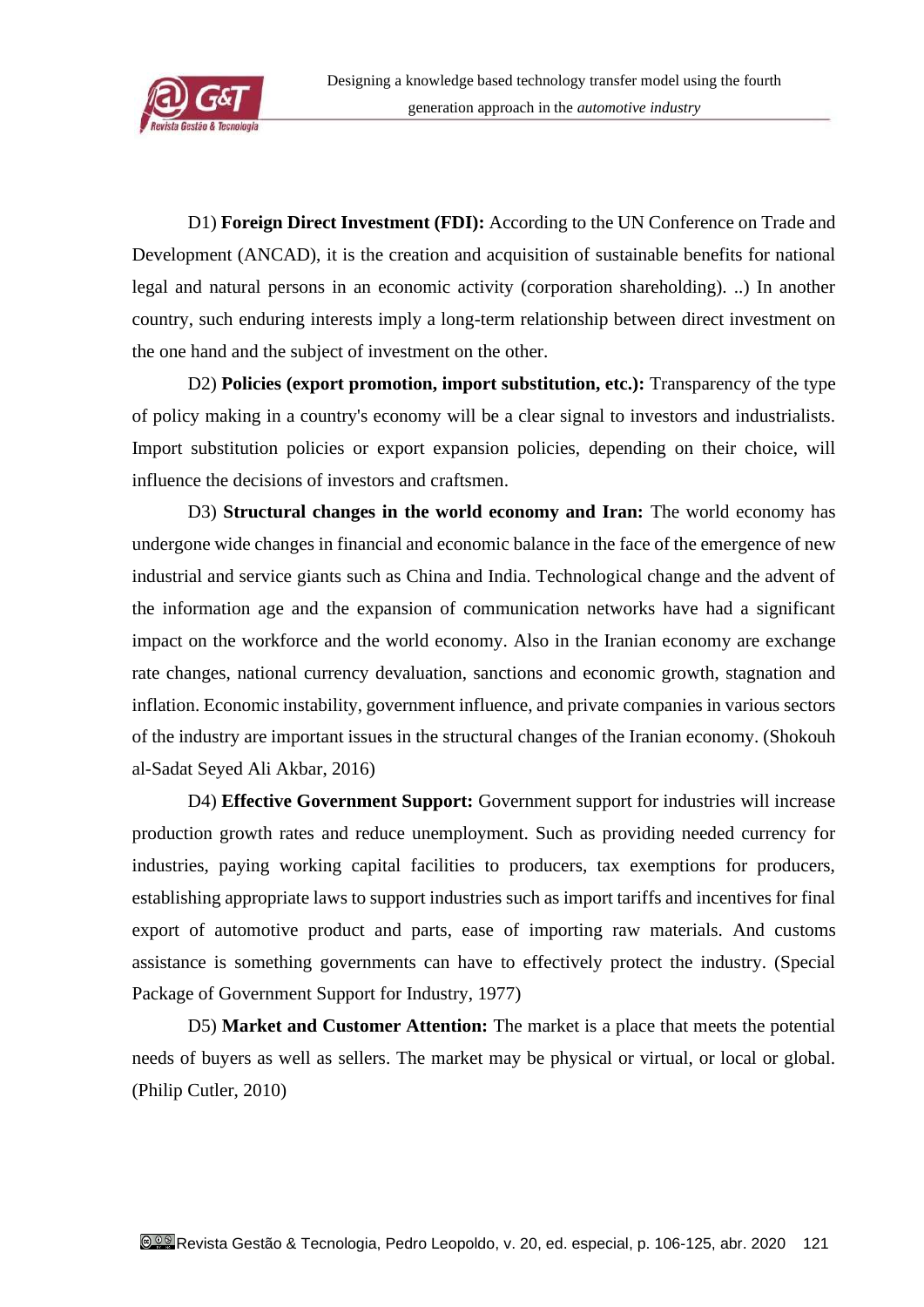

## **E) Social factors:**

E1) **Human Capital:** Human capital is a set of characteristics, life experiences, knowledge, creativity, innovation and energy that individuals exploit in their work. (Leslie Werley, 2003)

E2) **National and Organizational Culture:** A set of norms, behaviors, beliefs, customs and values shared by an independent nation. (Helena Almedia & Bernard Sequira, 2019) Organizational culture is defined as beliefs, assumptions, values, and modes of interaction that lead to the unique social and psychological environment of an organization (Daniel Denison, 2000).

E3) **Social Challenges**: Each society is faced with a variety of deviations and problems that are detrimental to its society, culture, growth, and degeneration, with detrimental effects on its community development process (Hasan Rafiei, 1977). Traffic, unemployment, air and soil pollution crisis, polarization and class divisions in society, elite migration, urban renewal, etc. are some of the social challenges in Iran. (Saeed Madani; Marwah Wamaghi, 1979)

E4) **Intellectual Property Rights:** refers to rights that give its owners the right to benefit from human intellectual and innovative activities and have economic value and the ability to trade, but are not subject to a specific material object (Seyyed Hossein Safai, 2003).

#### **(F) Environmental factors:**

F1) Environmental challenges:The environment is a set of energy sources, inanimate substances (water, soil and air) and living things (plants, animals and humans) that are interconnected. The main precondition for environmental protection is to establish a balance among its constituents. (Mohammad Reza Imani, 2004) At present, the most important environmental challenges in Iran are air pollution, water scarcity and pollution, climate change, waste, food contamination. And transportation, noise, oil pollution, deforestation, soil erosion and biodiversity. (Research Center for Environmental Research, Iran University of Medical Sciences, 2016).

F2) energy consumption:Due to the increasing energy consumption in the production and use of cars, the scarcity of natural resources, the move towards sustainable development and environmental protection should be avoided as much as possible. The following are some of the scientific and practical activities: (Esmaeil Fatehifar, Saeid Paknia, 2014)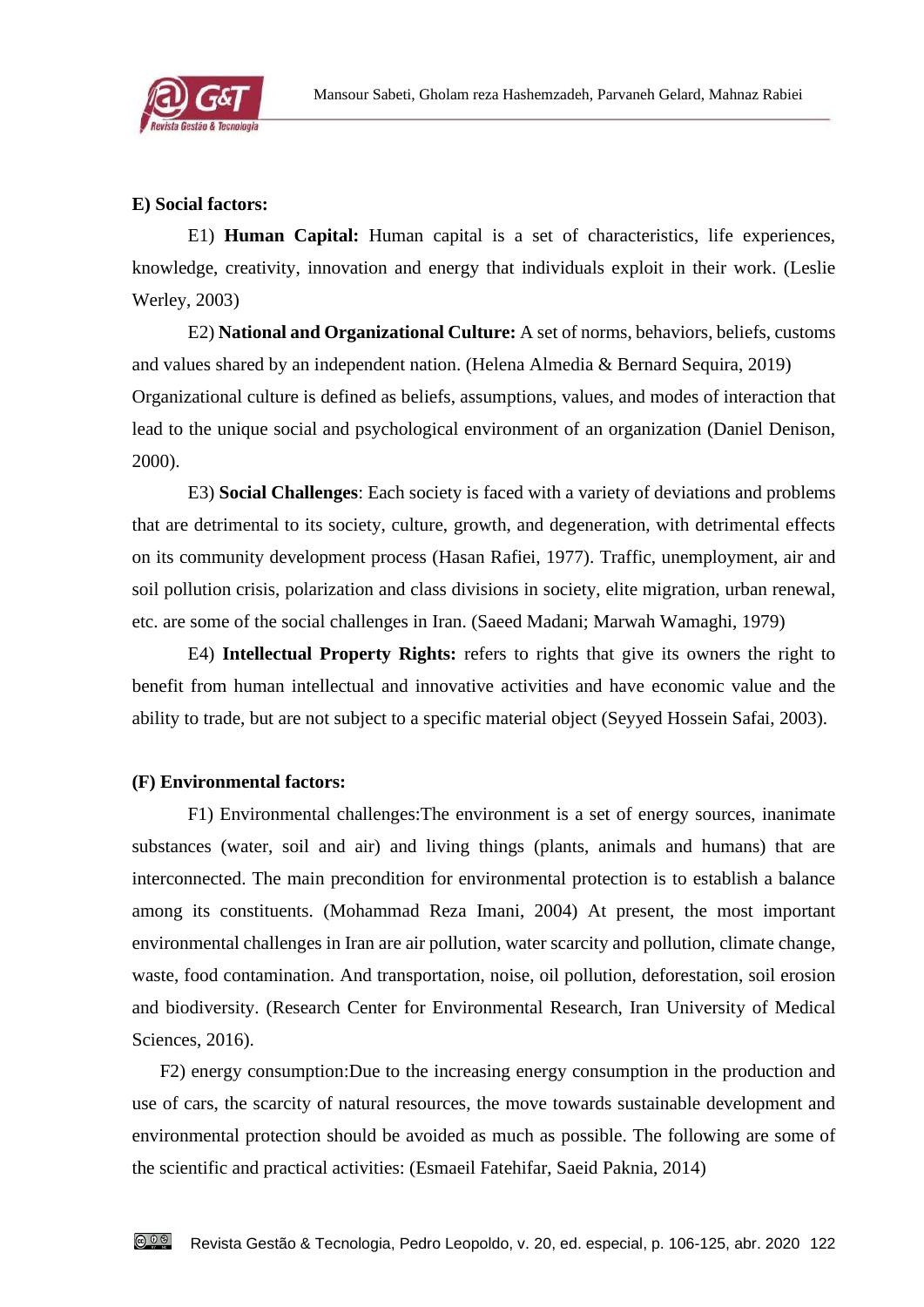

#### **Conclusion**

The Iranian automobile industry has faced many failures since its inception. The onset of the storm in the early forties and the production of world-class products, followed by the revolution and the imposed war, the failure to lay down grand strategies and problems such as sanctions have left the Iranian auto industry behind in competition in the world auto industry. . Although automakers have had some success in automotive segmentation and assembly from the bodybuilding, color and assembly stages, but due to lack of proper and effective technology transfer, only the production and assembly of products that have been designed and researched. And the development of these products is done by foreign companies and there is no transfer of knowledge based technologies. To achieve the right position, quantitatively or qualitatively, the Iranian automobile industry can rely on the conceptual model presented in this paper by foresight approach to each of the economic, social, political and environmental factors in the future. Soft and hard technology achieves success. Each of these factors include parameters that, if taken into consideration, can provide a clear horizon for the Iranian automotive industry, otherwise the heel of the automotive industry will continue to rotate over the same forty years and continue to produce low-quality products and services. Undesirable ability to compete in the automotive industry in the world and will not satisfy consumers.

Consideration of fourth generation futurism includes soft technology futures (automotive innovation, research and development, industry relationship with university and knowledge based institutions, technical knowledge, management systems, knowledge management and training, processes and systems). Future of hard technology (machinery, tools, equipment and hardware and computers and product life cycle), political factors (political relations with countries, sanctions and war conditions and technology transfer tendency), economic factors (foreign direct investment) Keywords: Policies, Structural Changes in the Economy of Iran and the World, Effective Government Support, Market and Customer Attention N), social factors (human capital, national and organizational culture, social challenges and intellectual property rights) and environmental factors (environmental challenges and energy consumption) make the Iranian automobile industry have a say in the global competition.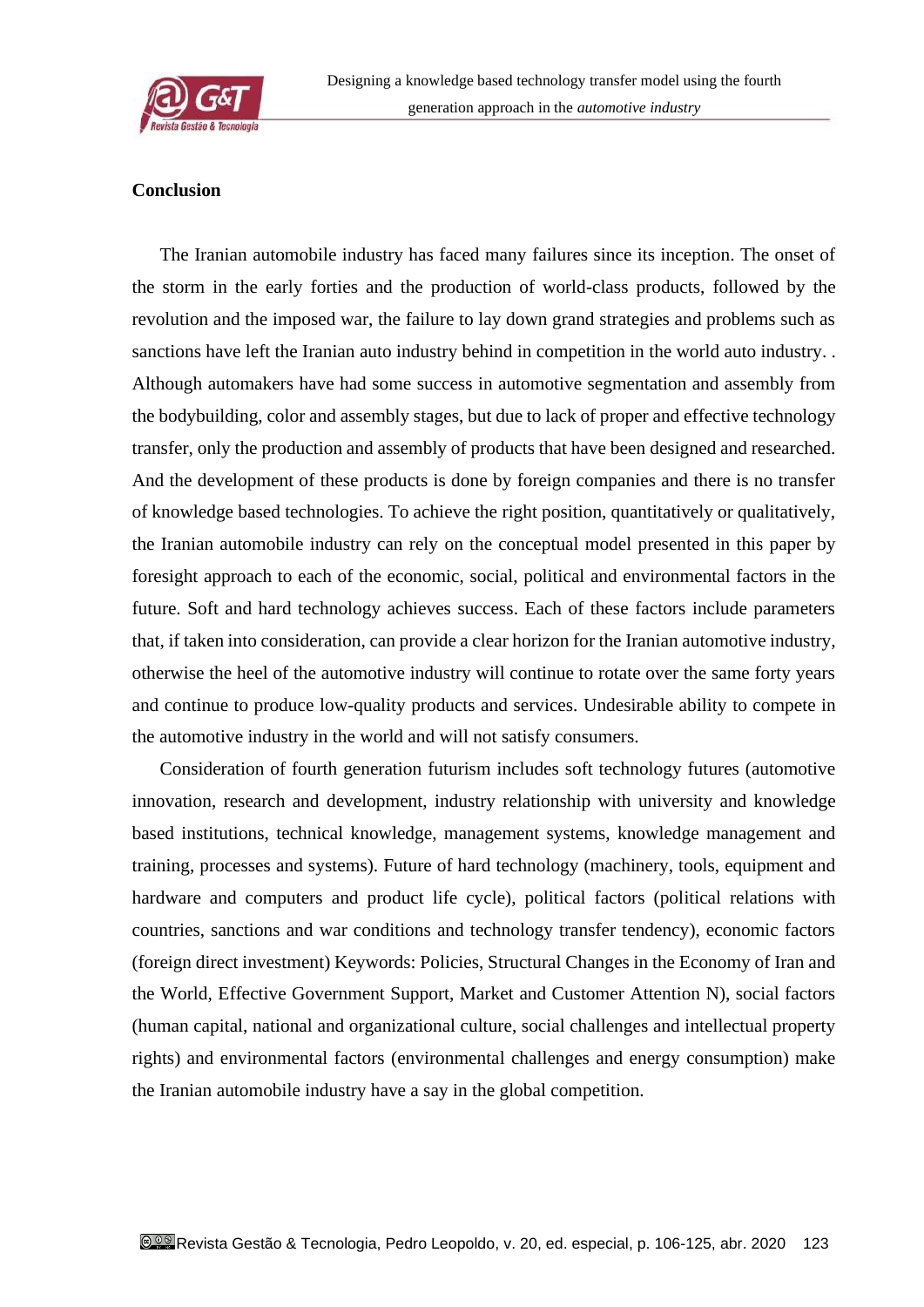

#### **References**

- Aghajani, Hasan Ali, Farzadfar, Ramin, (2013). Comparative Study of Technology Transfer Models. Rules of Evaluation and Identification of Knowledge Base Companies, Vice President of Science and Technology
- Akbarpour, Narges, Abdi, Nariman, (2015). Technology Transfer Methods in Iranian Automotive Industry
- Ashouri, Hojjat, Seyed Hosseini, Seyed Mohammad, Radfar, Reza (2016). Management Futures Research Quarterly, Winter 2016, Model of Technology Transfer with Future Research Approach in Rail Transport Industry (Case Study: Express Train)
- Cunningham, James A O'Reilly , Paul, (2018) Macro, meso and micro perspectives of technology transfer 25Lorenz ,Annika, Raven, Michael, Blind, Knut,2017, The role of standardization at the interface of product and process development in biotechnology
- Esmaeilzadeh, Zeinab, Noroozi Ghormak, Hediyeh, Mohseni Zenozi, Seyyed Jamaleddin, (2016). Comparison of the Impact of Import Replacement Strategy and Endogenous Development Strategy on Regional Sustainable Development
- Geoing, Jin, (2016). Technology Growth Magazine Soft Technology and Fourth Generation Technology Futures
- Hamzehpour, Mehdi, Khatibi, Alireza, (2019).Soft Technology Global Technology Transformation, Imam Sadegh University Press
- Khalil, Tariq, (2002). Technology Management, Power Technology Center Publications (Text)
- Majlis Research Center, January (2015). Pathology of the Automotive Industry of Iran and Providing Solutions to Existing Challenges to the General Policies of Resistance Economics (Research Project)
- Mirsalim, Seyed Mostafa, (2016). ISNA News Agency, National Motor Research Center
- Mousi Khani, Morteza, Gharakhani, Davood, (2013). Quarterly Journal of Development and Change Management, Identification and Ranking of Factors Affecting Technology Transfer Using MADM Techniques
- Marashi, Mojgan, Abdolvand, Neda, (2018). Technology Growth Quarterly, Summer. Providing a Model for Technology Transfer Governance and Cloud Computing
- Martin ,Cheryl, Leurent ,Helena, (2017). Technology and Innovation for the Future of Production: Accelerating Value Creation
- Mosleh Shirazi, Ali, Mohammadi, Ali, Abbasi, Abbas, Nazari ,Mohammad, (2016). Soft Commercial Technology and its Transfer Model in Small and Medium Enterprises: A Review
- Mazurkiewicz ,Adam, Poteralska ,Beata (2017). Technology Transfer Barriers and Challenges Faced by R&D Organisations
- Nazimi, Amir, Aristocracy, Mojdeh, Azmadian, Mahdiyeh, (2016). National Foresight Program Secretariat, Spring 2016, Typology of National Foresight Plans, Supporting Future Plans Report Series.
- Schot, Johan, Steinmueller, Edward, (2018). Three frames for innovation policy: R&D, systems of innovation and transformative Changemeng Tze, Lee, Muthusamy, Kanesan, Soft Technology Transfer for Japanese MNCs in Malaysia Conceptual Model
- Sadat, Mohammad Ali, (2003). Investigation of Iranian Automobile Industry.Middle East Bank Economic Research Group, January 2015, Iranian Automobile Industry Survey. Getting to Know Iranian Technology and Innovation Management Activists and Specialists, Iranian Technology Management Association.